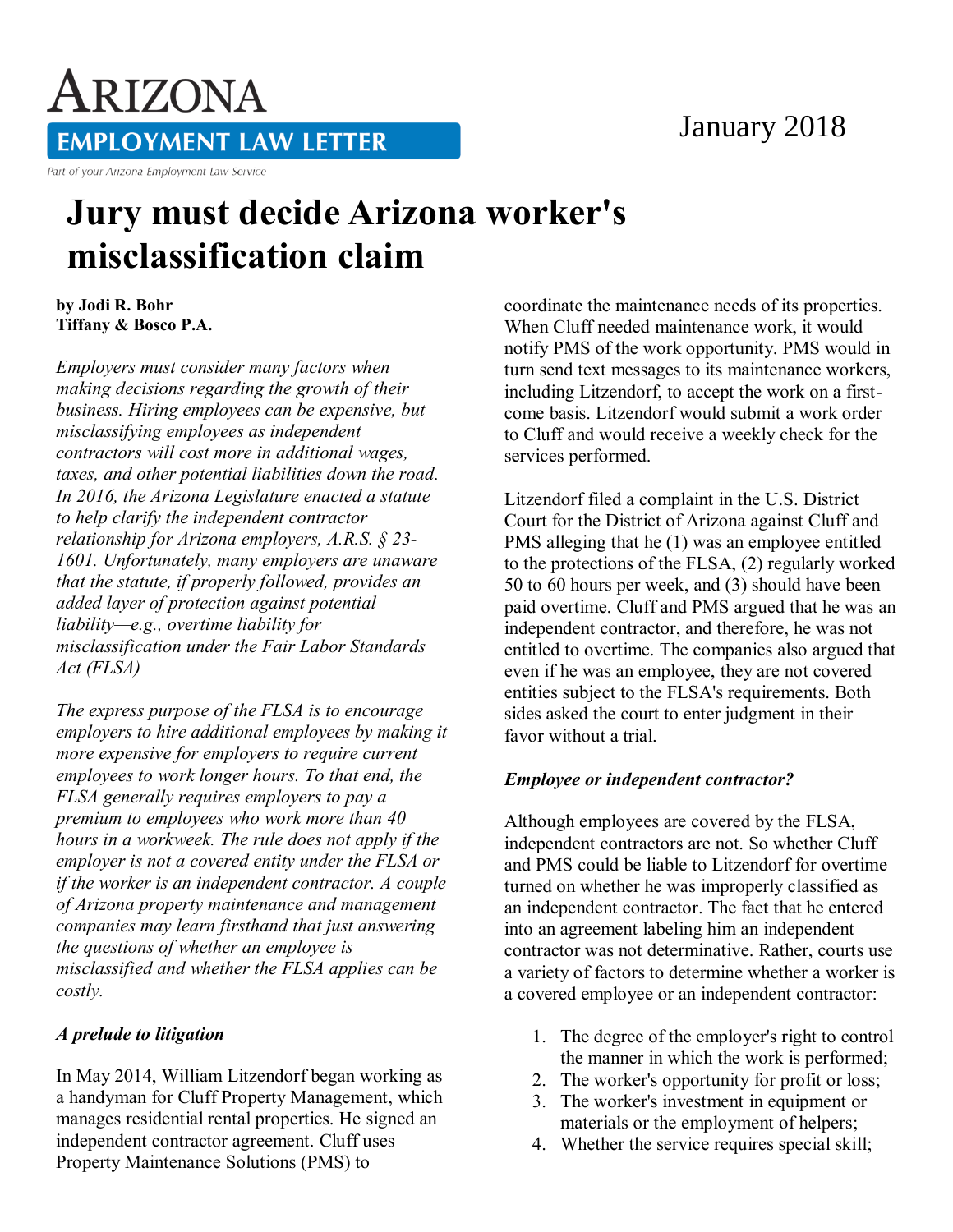- 5. The degree of permanence in the working relationship; and
- 6. Whether the service is an integral part of the employer's business.

Factual disputes prevented the court from making a determination on the issue. The parties disputed whether Litzendorf was permitted to assign work to other workers, whether he was prohibited from performing maintenance and repair work for other companies, and whether he was required to provide his own truck and tools.

#### *Did the FLSA provide coverage?*

To be subject to the FLSA's overtime rules, an employee must (1) be engaged in commerce or the production of goods for commerce (individual coverage) or (2) be employed by an enterprise engaged in commerce (enterprise coverage). Commerce requires trade, transportation, transmission, or communication across state lines. For enterprise coverage, a company's annual sales or business must be at least \$500,000.

Courts have broadly interpreted what it means to be engaged in interstate commerce, so individual coverage will apply more often than not. Courts have found that workers performing security or maintenance work for a business engaged in interstate commerce are engaged in interstate commerce themselves. There is no requirement that workers' engagement in interstate commerce be substantial. Litzendorf sometimes purchased materials necessary to complete his tasks from Home Depot, but the frequency with which he did so (i.e., regular activity versus sporadic activity) was not clear. The factual dispute requires a jury to decide whether he handled goods that traveled in interstate commerce, thereby potentially creating individual coverage.

Next, the court analyzed whether enterprise coverage existed. Individually, neither Cluff nor PMS makes more than \$500,000 per year. Collectively, they do make more than that amount. For enterprise coverage to exist, the companies had to constitute a single enterprise, which is determined by related activities, unified operations or common control, and common business purpose. Again, the court punted the issue to a jury because the parties disputed whether the maintenance and

management of the properties were sufficiently similar, whether the companies shared a common business purpose and control over Litzendorf's work, and whether either company could terminate the agreement.

Barring a settlement, a jury will have to decide whether Litzendorf was an employee and, if so, whether the FLSA's overtime rules applied under the circumstances. If those issues are decided in the affirmative, the jury will have to wade through conflicting evidence regarding the hours allegedly worked by Litzendorf to determine what amount, if any, he is owed for back overtime wages.

#### *What preventive measures are available?*

As mentioned earlier, Arizona companies now have a statutory tool that allows them to establish that their relationships are independent contractor relationships. That can be done by executing declarations, within the statutory parameters, affirming that the relationship is based on independent contractor status, not an employeremployee relationship.

The effects of the declaration are two-fold. First, the declaration allows the business and independent contractor to analyze the specifics of their relationship under factors that are similar to the factors outlined above. In doing so, they can determine whether the relationship actually fits within the independent contractor criteria or whether the worker should be hired as an employee. Second, it creates a rebuttable presumption—a safe harbor, if you will—that the worker is properly classified as an independent contractor. If a dispute arises later, the worker will have to overcome the presumption by showing that the business did not act in a manner consistent with the declaration.

#### *Takeaway*

Businesses need to analyze whether their workers are properly classified as independent contractors or employees. Also, this case highlights the importance of creating a clear separation between business entities. The overlap of ownership and management of Cluff and PMS (which is too complex to get into for purposes of this article) could result in enterprise coverage and subject the businesses to liability under the FLSA, depending